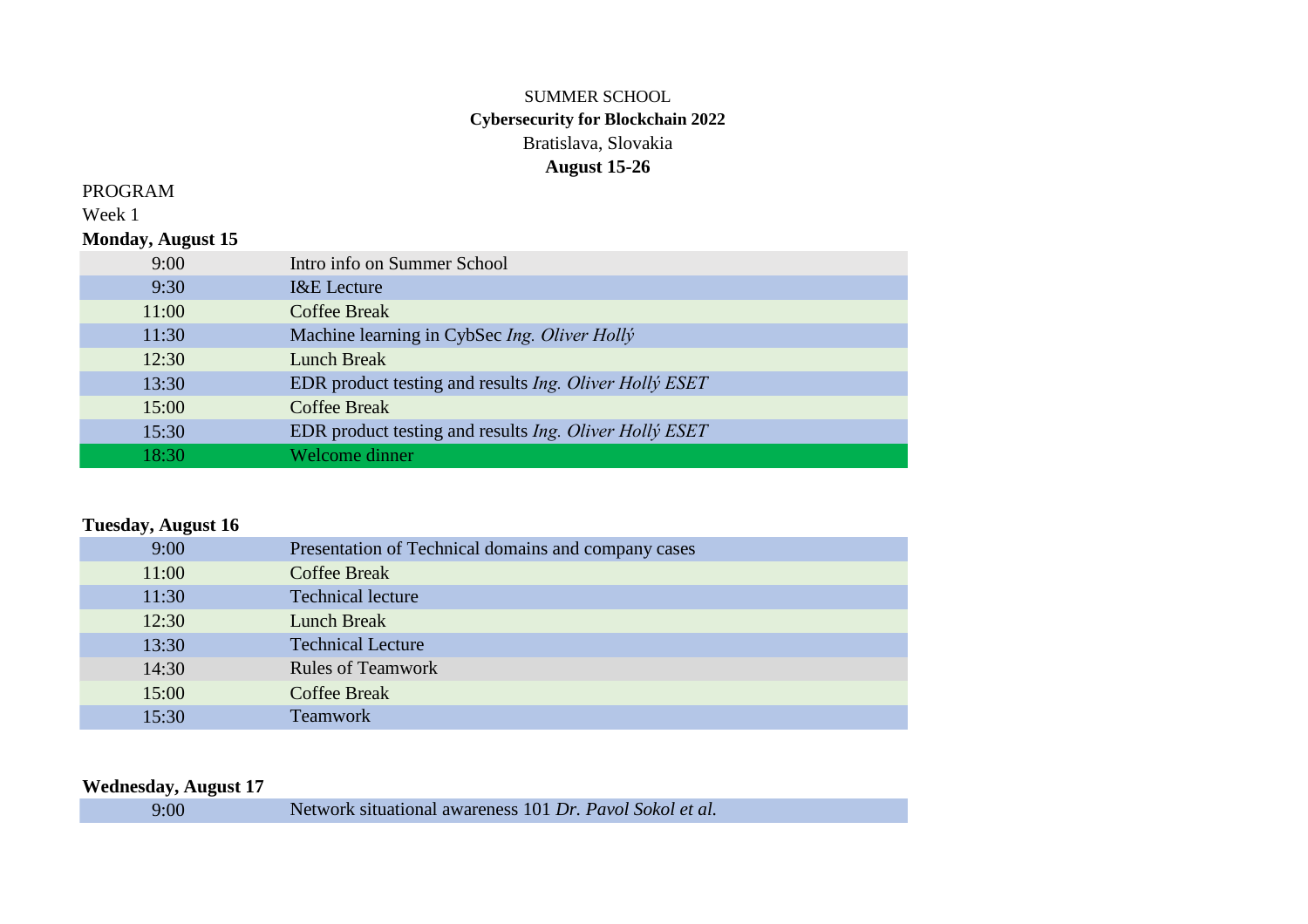| 10:00 | <b>Coffee Break</b>                                                           |
|-------|-------------------------------------------------------------------------------|
| 10:30 | Workshop on machine learning in network situational awareness Dr. Pavol Sokol |
| 12:30 | <b>Lunch Break</b>                                                            |
| 13:30 | Incident response and digital forensics 101 Dr. Pavol Sokol                   |
| 14:30 | Coffee Break                                                                  |
|       | Workshop on machine learning in incident response and digital forensics Dr.   |
| 15:00 | Pavol Sokol                                                                   |

# **Thursday, August 18**

| 9:00  | Anti-money laundering and Fraud, Dr. Marko - Digital System, a. s. |
|-------|--------------------------------------------------------------------|
| 10:00 | <b>Coffee Break</b>                                                |
| 10:30 | Blockchain & FinTech, Dr. Kostal                                   |
| 12:30 | Lunch Break                                                        |
| 13:30 | Elements of CybSec, Dr. Helebrandt                                 |
| 15:30 | <b>Coffee Break</b>                                                |
| 16:00 | Company visit - MaSa Tech, s.r.o.                                  |

# **Friday, August 19**

| 9:00  | SWIFT Cyber Security, Dr. Marko                         |
|-------|---------------------------------------------------------|
| 10:00 | Coffee Break                                            |
| 10:30 | Automotive Security, Dr. Galinski                       |
| 12:30 | <b>Lunch Break</b>                                      |
| 13:30 | Workshop - Ethical Hacking Step by Step, Dr. Helebrandt |
| 15:00 | <b>Coffee Break</b>                                     |
| 15:30 | Workshop - Ethical Hacking Step by Step, Dr. Helebrandt |

**Saturday, August 20**

Weekend trip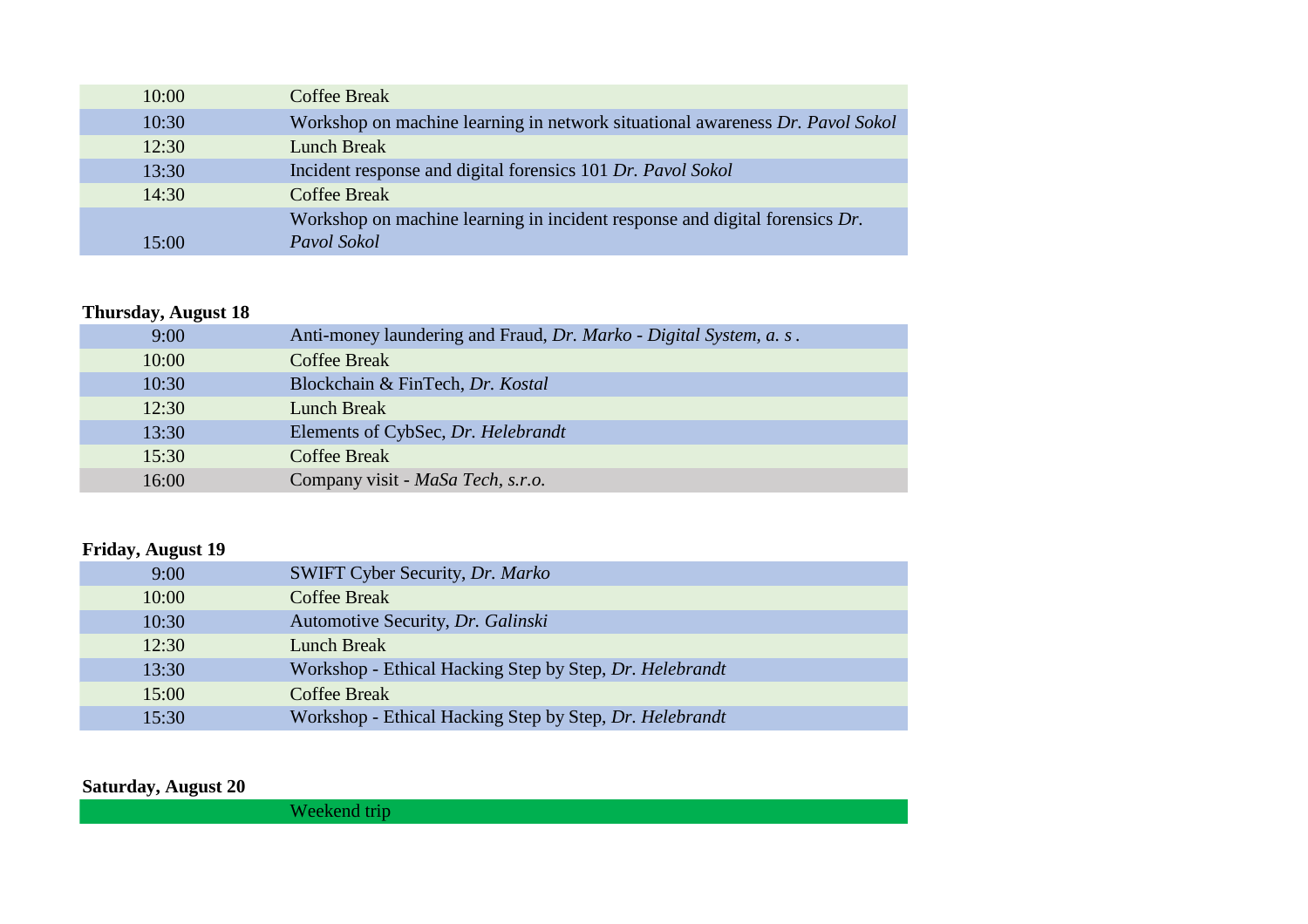# Week 2

| <b>Monday, August 22</b> |                           |
|--------------------------|---------------------------|
| 9:00                     | <b>I&amp;E</b> Tutoring   |
| 10:00                    | <b>Coffee Break</b>       |
| 10:30                    | Teamwork & mentoring      |
| 12:30                    | <b>Lunch Break</b>        |
| 13:30                    | Teamwork & mentoring      |
| 14:30                    | <b>Technical tutoring</b> |
| 15:30                    | <b>Coffee Break</b>       |
| 16:00                    | Teamwork & mentoring      |

## **Tuesday, August 23**

| 9:00  | <b>I&amp;E</b> Tutoring |
|-------|-------------------------|
| 10:00 | Technical tutoring      |
| 11:00 | <b>Coffee Break</b>     |
| 11:30 | Teamwork & mentoring    |
| 13:30 | <b>Lunch Break</b>      |
| 14:30 | Teamwork & mentoring    |
| 16:30 | <b>Coffee Break</b>     |
| 17:00 | Teamwork & mentoring    |

#### **Wednesday, August 24**

| 9:00  | Teamwork & mentoring |
|-------|----------------------|
| 11:00 | <b>Coffee Break</b>  |
| 11:30 | Teamwork & mentoring |
| 13:30 | Lunch Break          |
| 14:30 | Teamwork & mentoring |
| 16:30 | <b>Coffee Break</b>  |